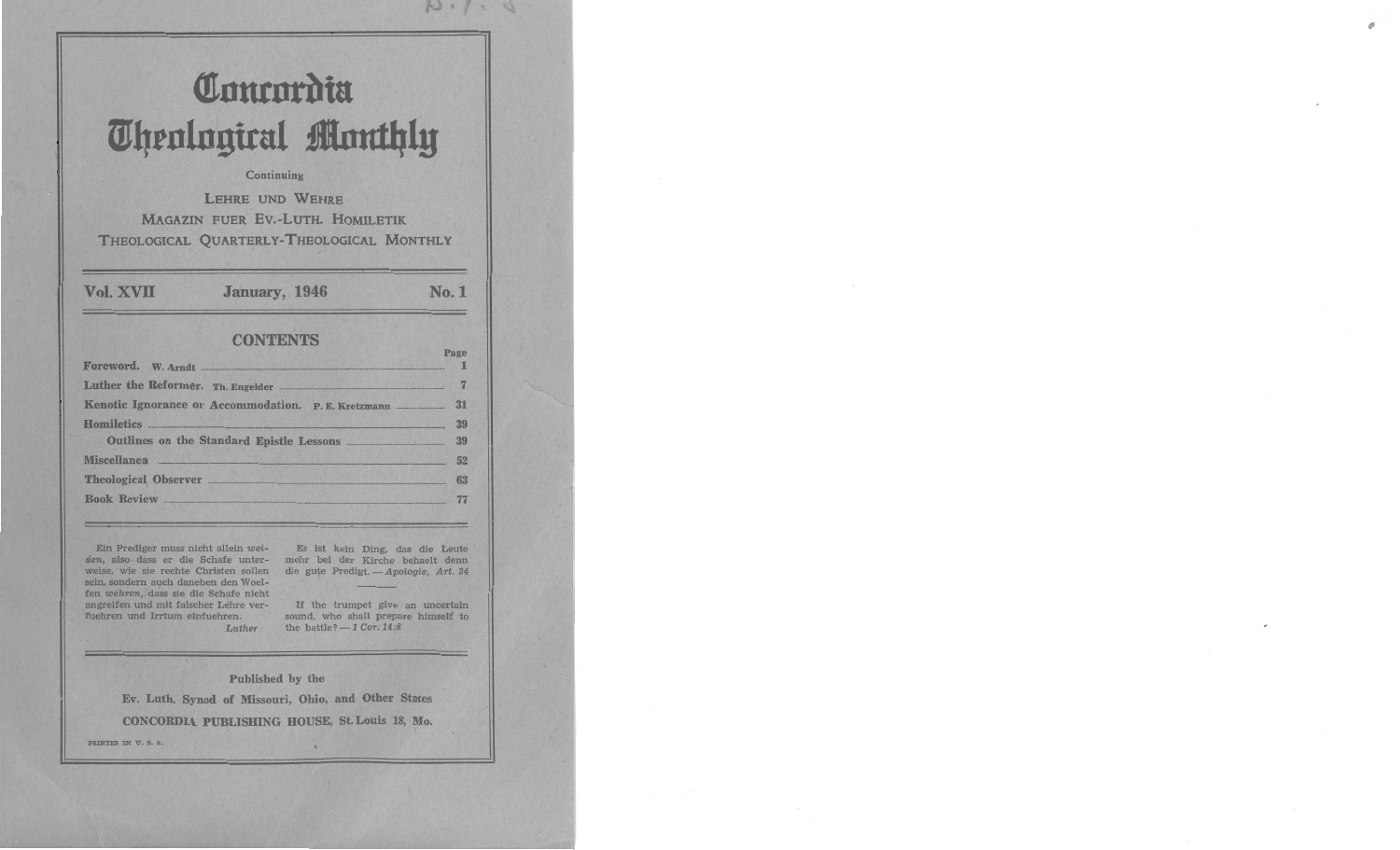# Miscellanea

# **The Golden Anniversary of Our Mission in India**

As we in view of the fifty years which have elapsed since the founding of our mission in India send to our brethren laboring in that field hearty congratulations and assurances of love and esteem, we reprint a little article, evidently written by one of our missionaries, which appeared in the *Gospel Witness*, a journal of which Dr. J. B. Williams of Andhra Christian College, Guntur, is the editor. The article submits succinct information on the develop-The article submits succinct information on the development and present status of our work in the Ambur District where our pioneers unfurled our flag half a century ago. The reader must bear in mind that it was written at least half a year ago.

"The churches of the M. E. L. I. M. have in the past months been celebrating the golden jubilee of Lutheran mission work in the valley of the Palar River. It was in January, 1895, that Theodore Naether, having been commissioned by the Missouri Synod, arrived in India and chose Krishnagiri, in the Salem District, as the first station for the work in which the Synod had shown a new interest. Since then the South Travancore field was opened in 1908 and the North Travancore field in 1912. These latter two fields have at present the larger portion of the church membership of this body in India. But since the jubilee celebrations more directly concern the original field it might be of interest to the readers of the *Witness* to see what progress has been made in this area, which has often been likened to the stony ground of our Lord's parable of the Sower.

''With the exception of diaspora work in Madras and Bangalore, a station in the Kolar Gold Fields in Mysore, and a promising field in the Kanarese language area of northwest Coimbatore District, the whole northern field, now called the Ambur District, lies in a valley whose eastern end opens out on the Madras plain and whose western end lies in the Bangalore plateau, about 70 miles long and an average of 15 miles wide. In this valley, through which the Palar River and the main Madras-Bangalore line of the M. & S. M. Railway run, lie the five main stations of the district, from west to east, Krishnagiri, Barugur, Vaniyambadi, Ambur, and Pernambut. The station at Kolar Gold Fields is 36 miles from All other stations are less than 20 miles from each other. It has been the policy of the mission to try and build small compact stations, averaging 100 square miles in area, in which the missionary can keep in close personal contact with all the work and the congregations. Whether this policy is sound as a longrange plan remains to be seen.

"Although we speak of 50 years of work, it would not be an injustice to the early workers of the Church and mission to say that the present work is only about 25 years old. The first World War with its disruption of work and repatriation of many of the German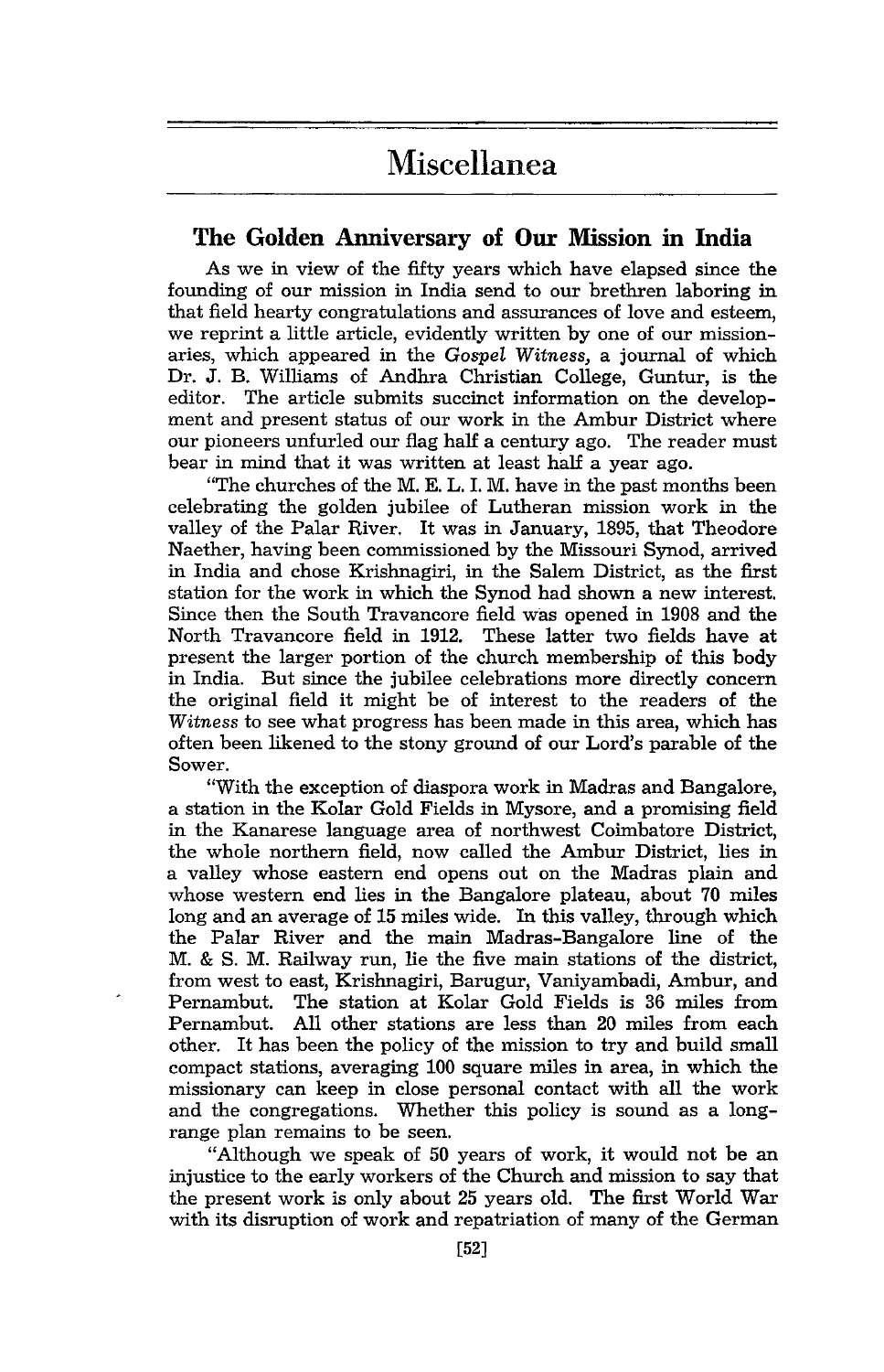missionaries almost brought all work to an end. It was in 1921 that the first large contingent of American missionaries took up the work, and the present period of expansion dates from that year. The following table gives a picture of the Church's progress and its interest in the support of its work.

| Membership | Contributions |
|------------|---------------|
| 207        | 103<br>Rs.    |
| 660        | 221           |
| 2.142      | 2.399         |
| 3.774      | 6,679         |
|            | Baptized      |

"At no place in the whole field has there been anything like a mass movement. Each convert has been hewn out of the solid rock of Hinduism, individually and painstakingly. This has resulted in a membership which, on the whole, stays close to the Church. It has also resulted in much hardship and persecution, since the family has often been disrupted by the conversion of individuals. Only in recent years has there been a decrease in the persecution and discomforts to which Christians have been subjected by their non-Christian neighbors. With a few exceptions the whole present indigenous Christian community has its roots in the Adi-Dravidian level of society. The complexion of the Church, to some extent, shows the strength and weaknesses of this remarkably hardy and tenacious social group. To have existed at all under its appointed circumstances is an achievement; to have a capacity for spiritual appreciation and growth after such an existence is a miracle of God's grace.

"The congregations, of which there are now 40 in the district, have for fifteen years co-operated through a Delegate Sangha in various enterprises, mission organization, work which has pros-Twelve and one half per cent of the offerings of each congregation automatically go to the support of 'general' and 'synodical' work. Although most of the congregations still receive substantial grants from the Sangha (ultimately from the Mission) for the support of their work, it has been felt, and events have proved the wisdom of the theory, that every group, no matter how dependent it may itself be on outside aid, should from the very beginning take an active interest in work 'outside the village' and contribute toward its support. At present the constitution of a synod, calling for the full sharing of the churches in the control and responsibility of all the work hitherto managed by the mission, is before the congregation for consideration. It is hoped that before the jubilee year is over, the first steps may be taken at effective reorganization of the now outdated Delegate Sangha into a responsible synod. The principles of this synod are already in operation with satisfactory results.

"While the Ambur District has been largely an evangelistic field and efforts have been made to build an indigenous Church as a wide base for the superstructure of institutions, the latter has, as usual, outrun the former, and the District is top-heavy. In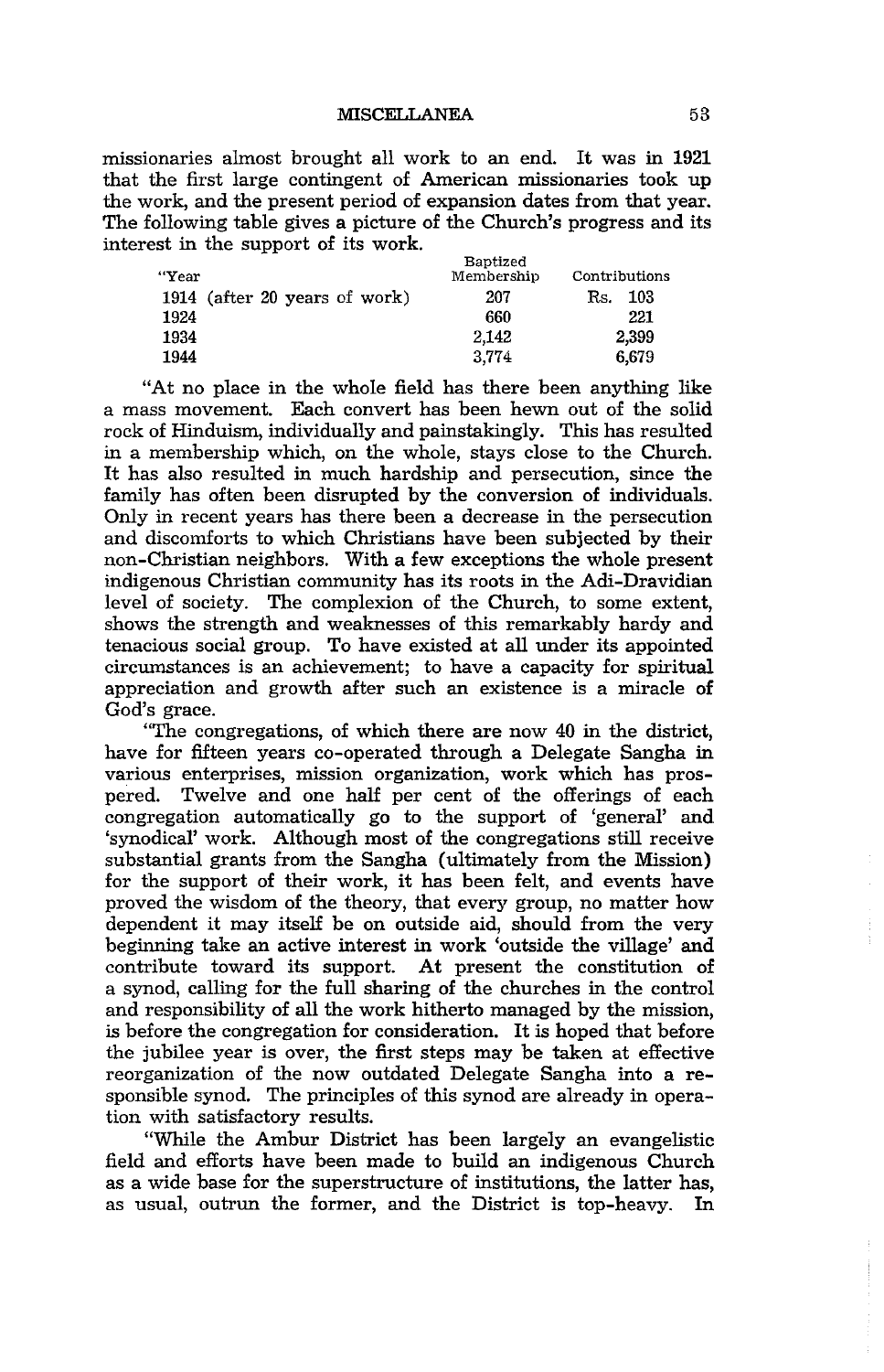addition to the 31 congregational and village schools there are, in the larger centers, one middle school (Kolar Gold Fields) and four higher elementary schools at Barugur, Vaniyambadi, Pernambut, and Mailpatti. The District high school *is* located at Ambur, under the able principalship of Mr. S. Immanuel. To it are attached the Girls' Hostel, with 50 boarders, and the Boys' Hostel, with 80 boarders in residence.

"An attempt has been made to meet the need for teachers trained to a Christian Weltanschauung through the two training schools run in connection with the high school, one for the higher elementary grade and the other for the secondary grade. A oneyear intensive religious training course is also given to graduates of the Secondary Training School to fit them for congregational and evangelistic work on the catechist level.

"All of the above institutions are co-educational throughout, a course which was adopted about five years ago and which has resulted in a general raising of the level of girls' education. No untoward incidents have resulted from this arrangement, at least no more than may be expected under any circumstances.

"Although all of these institutions enjoy government recognition, they are financed independent of any grant-in-aid. Consequently the subsidy from American sources is very heavy, and the churches view with uneasiness the prospect of supporting unaided the institutions necessary for their life and growth. On the other hand, this policy has undeniably led to a certain freedom of action and independence of attitude in an area where non-Christian inspecting officers are often both ignorant and unappreciative of Christian ideals of education.

"The chief aim of the current jubilee celebrations has been to arouse the interest and active participation of all Christians in the evangelization of the area. It is too early to judge of the results, but indications are many that the aim for the members, 'Each one win one,' and for each congregation to found, through its own evangelistic efforts, a daughter congregation, is being earnestly pursued.

"The war has made the maintenance of a full missionary staff impossible. The normal staff of the district is nine male missionaries, one nurse, and two zenana workers. Rev. Kuolt, who went on furlough in 1940, was not able to return and is now a Navy chaplain on Midway Island; Rev. Schulz was detained in America, but is now expected back shortly. Revs. Manns and Lang are at present in America on regular furloughs, and Revs. Steinhoff and Stevenson, the latter having spent a year in Kodaikanal at the mission hostel there, are leaving shortly. This leaves Revs. Grumm and Kretzmann in Ambur, Bertram in Pernambut, and Naumann in Barugur. Miss Amelia Docter, nurse and zenana worker, was recently invalided home after an illness of almost four years. Miss Lois Rathke, lately returned from America, has taken charge of the hospital at Ambur, which was recently enlarged to accommodate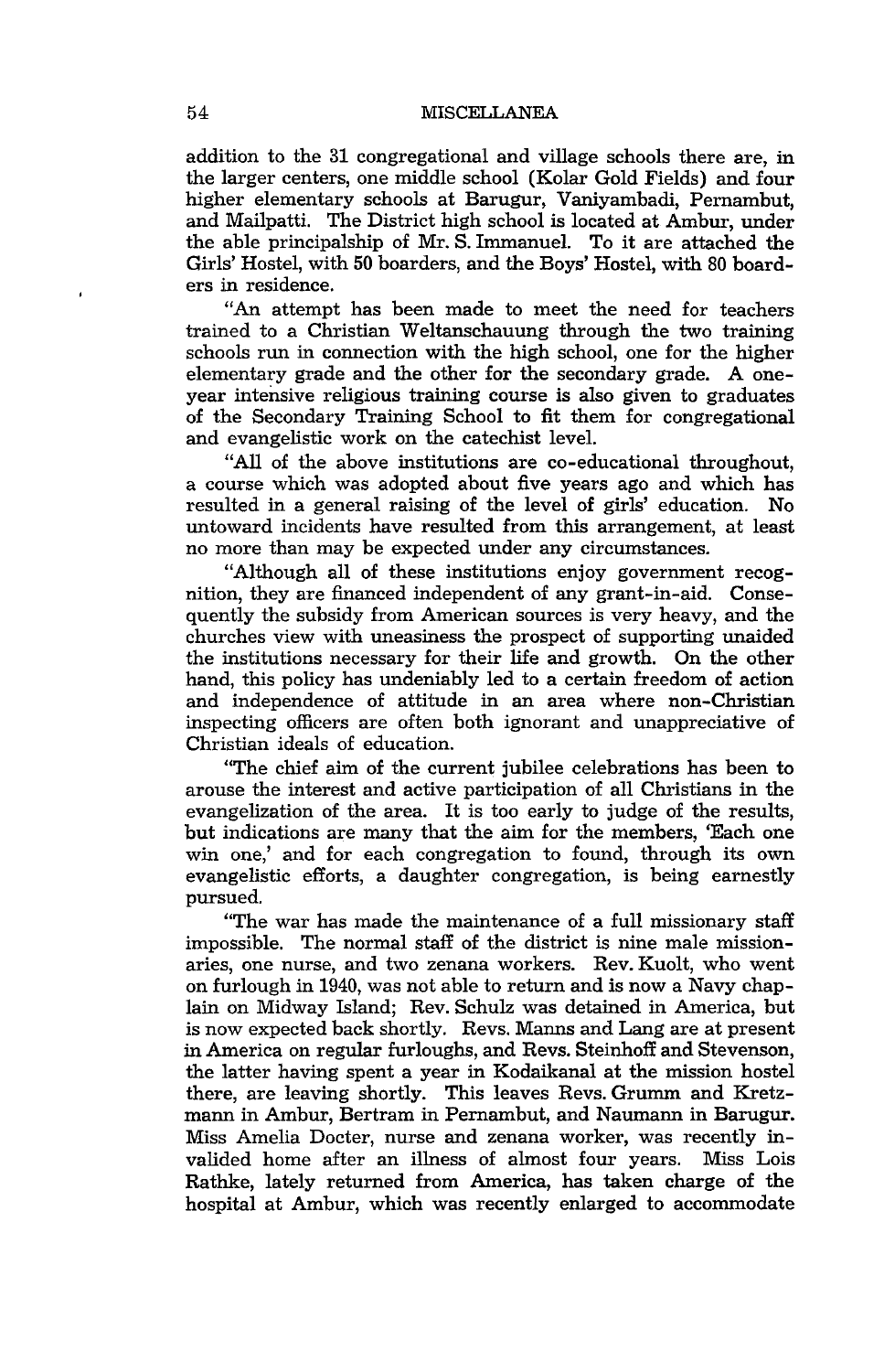40 beds, from Miss Rehwinkel, who is awaiting passage to America after an eight-year term of service.

"The present reduction of the missionary staff has not been without its blessings. Much responsibility has been placed on the shoulders of capable and earnest men, and the churches, young though they are, have not shown themselves lacking in reserves of leadership and initiative. The seven ordained Indian pastors of the district have cheerfully taken on additional work and have largely assumed responsibility for the evangelistic program of the churches. It is hoped that the lessons learned under the pressure of war may not be lost on the mission organization even if peace brings a return of the old days of prosperity and plenty.

"A recent development of the work has been the care of men and women in the services. There are close to 250 of these from the Tamil area of the mission alone. They are served by a monthly letter in the form of a sermonet, written by one of the Indian pastors, by the supply of special prayer books and religious material. A Service Men's Scholarship Fund has been opened, and more than Rs. 500 has been contributed in five months. The interest from this fund is to be used to grant scholarships to needy students. The names of non-Christian young men from the villages in which there are congregations have also been added to the lists. In a number of cases these young men have been won through the material sent them and have requested baptism while on leave to their<br>homes." homes." A.

# Acts **of** Paul and Thecla

# *Date* I. Its History

While the ascetic life presented in the Acts of Paul and Thecla seems to point to a later date (Cobern: 160-200 A.D.), the early writers of the Church suggest that it may belong to the first half of the second century. If so, it is the oldest of our N. T. Apocryphal writings (W. Ramsay, *The Church in the Roman Empire, 1912,*  pp.156, 260 n).

# *Author*

Tertullian says *(Of Baptism,* XVII, written about 200 A. D.): "But if the writings which wrongly go under Paul's name claim Thecla's example as a license for a woman's teaching and baptizing, let them know that in Asia the presbyter who composed that writing, as if he were augmenting Paul's fame from his own store, after being convicted and confessing that he had done it from the love of Paul, was removed from his office."

### *Manuscripts*

Tischendorf had three codices of high age, from the tenth and eleventh centuries, from which he made a recension.

"In 1896 Dr. Reinhardt procured at Akmim a papyrus codex which turned out to be the Acts of Paul" (5: 236).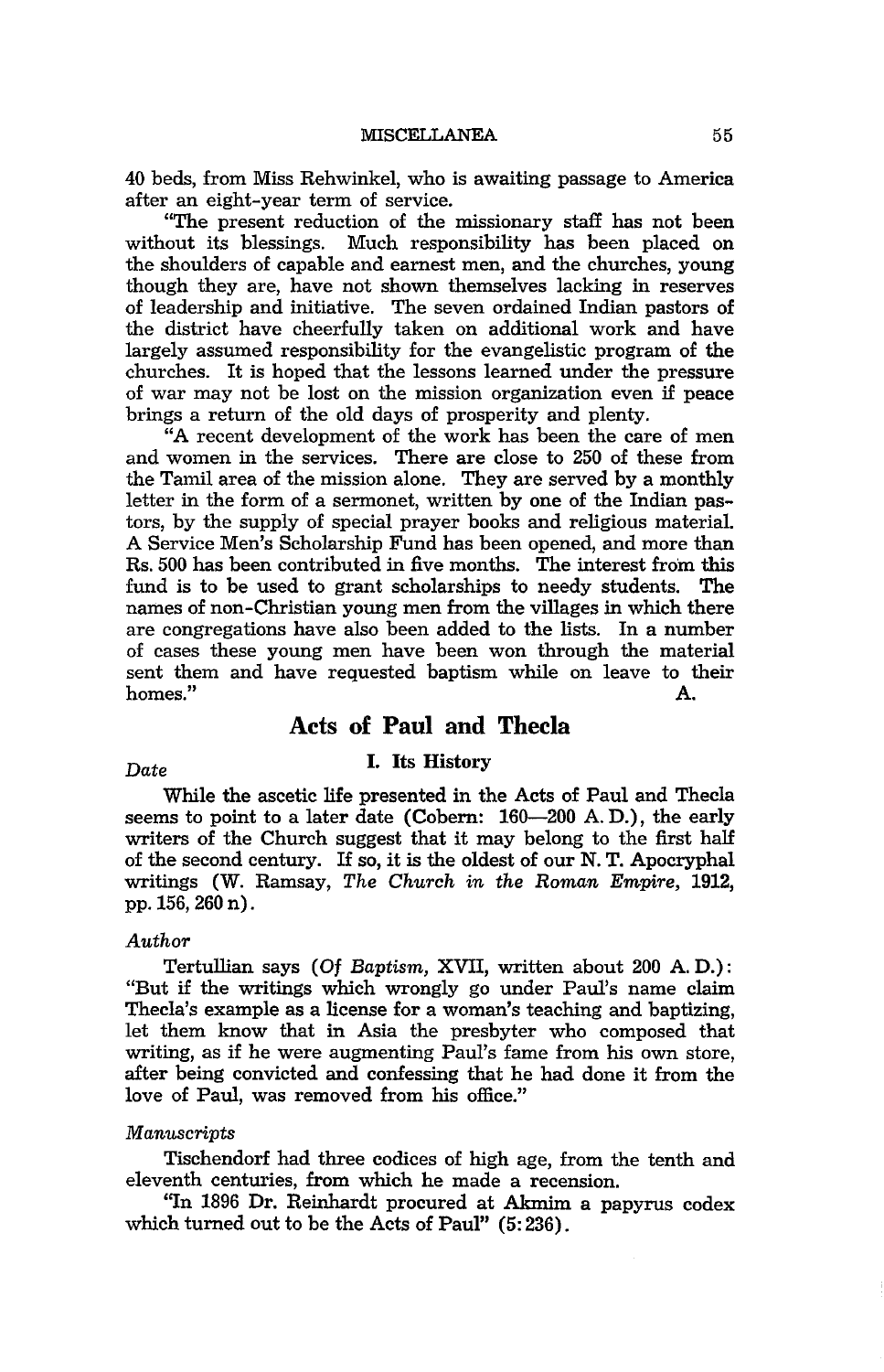#### 56 MISCELLANEA

# *Reputation* II. Its Contents

In spite of Tertullian's condemnation the book was enormously popular in the early Christian Church; its story was widely published as a tract; it was quoted by a long line of Latin and Greek Thecla became one of the most famous of all Greek saints; Justinian built a church in her honor. It was "a book so highly reputed in the ancient Church that many in the fourth century supposed that it ought to have a place in the New Testament" (5: 236-7). Davies says the story "lived because the people would not let it die. The book, then, can be taken as a fair expression of the common thought of that age"  $(1:335)$ .

#### *Possible Elements* of *Truth*

The Church Fathers seem to assume unanimously that the story rests on fact. Its incidents are referred to as authentic and with approval. Jerome condemns the book, but calls Thecla a Gregory Nazianzen says that the monastery at Seleucia bears her name. Ambrose thought Thecla deserved to be ranked with the Virgin Mary. Harnack says *(Mission and Expansion, II:73):* "It is unlikely that the romancer simply invented this figure [Thecla]. There must really have been a girl converted by Paul at Iconium whose name was Thecla and who took an active part in the Christian mission" (1). W. Ramsay *(The Church in the Roman Empire,* 1912, p. 380) declares it to be a genuine first-century story which later scribes touched up. Queen Tryphena seems to have been a real person, and the description of the amphitheater is realistic. The existence and martyrdom of Thecla have been corroborated by a first-century inscription set up in remembrance "of the martyr Thecla" recently found in the Church of St. Menas in N. Cyprus *(Am. Journal* of *Archaeology, 1915,*  page 489).

At Philippi, Paul "receives from the Corinthians a letter reporting that two false teachers, Simon and Cleobius, are disturbing the church, and writes to them the letter which is received as genuine in many ancient Syrian and Armenian churches" (5: 237-8).

The description of Paul has a ring of authenticity: "He saw Paul coming, a man small in size, bald-headed, bandy-legged, well built, with eyebrows meeting, rather long-nosed, full of grace. For sometimes he seemed like a man and sometimes he had the countenance of an angel"  $(3:107; 6:79)$ .

This is not Raphael's commanding figure, as Morton points out. It is so unflattering and unlike the ideal which might be expected after a lapse of time that it may be a genuine picture handed down by those who had seen him. The description fits the Apostle's own words, "who in presence am base among you .... His bodily presence is weak and his speech contemptible" (2 Cor. 10: 1,10). Paul's words are more than an Oriental disparagement, such as: "Deign not to enter my miserable hoveL" The public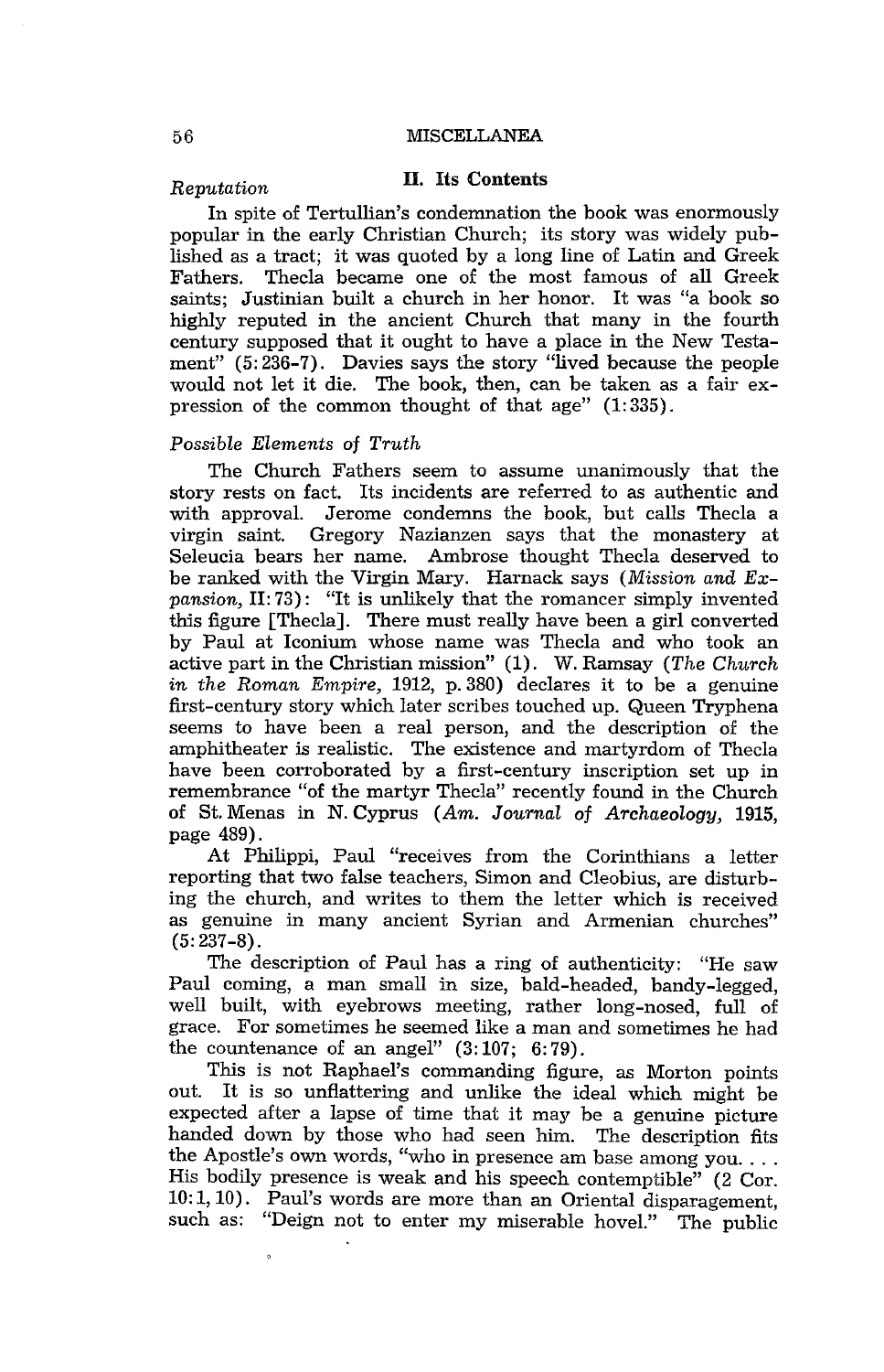MISCELLANEA 57

rates Paul lower than Barnabas (Acts 14: 12). It is difficult, on the other hand, to understand how Claudius Lysias could have mistaken Paul for a bold Egyptian agitator, leading a crowd and promising them supernatural wonders (Acts 21: 38).

#### *The Story* (2: 487-492)

Thecla, a seventeen-year-old girl, fascinated by Paul's teaching of self-control and celibacy, refuses to marry Thamyris, a chief of her home city of Iconium, to whom she is engaged. Demas and Ermogenes, two hypocritical followers of Paul, advise Thamyris: Bring Paul before the governor on the charge of spreading the new teaching of the Christians; the governor will destroy Paul, and then Thecla will marry you. Thamyris, with public officers and a great crowd, brings Paul before the governor, but on the charge: He turns virgins against marriage. Paul is put in prison.

At night Thecla bribes the gatekeeper with her bracelets and the jailer with her silver mirror and comes to Paul, sits at his feet, and hears "the great things of God." She is found there, and the governor is informed. Paul and Thecla are ordered before the governor. The crowd cries, "He is a magician! Away with him!" Eventually Paul is scourged.

The governor asks her, "Why don't you marry Thamyris?" When she refuses to answer, she is condemned to be burned in order to frighten the women taught by Paul. In the theater the fagots, put around her, do not touch her. The ground rumbles; and water and hail put out the fire.

Thecla, again free, comes to Paul in a cave.

*Thecla.* I shall cut my hair and follow you wherever you may go.

*Paul.* I am afraid another temptation may come on you, worse than the first, and that you will not withstand it.

*Thecla.* Only give me the seal in Christ, and temptation shall not touch me.

*Paul.* Thecla, wait with patience, and you will receive the water.

On the street of Antioch, Alexander, the Syriach, embraces Thecla. She tears his cloak, pulls off his crown, and makes him a laughingstock. Alexander has the governor condemn her to the wild beasts. On the first day, bearing the inscription "Sacrilegious," she is bound on a fierce lioness, but the lioness licks her feet.

Queen Tryphena takes her into her home to replace her daughter who has died. She persuades Thecla to pray for her dead daughter. And she weeps that "so great a beauty was to be cast unto the beasts."

On the second day, some of the people who see her in the arena cry, "Away with this sacrilegious person!" Others, "Cruel sight! Evil sentence!" A lioness runs up to her and lies down. This lioness tears a bear and a lion, who come toward Thecla, in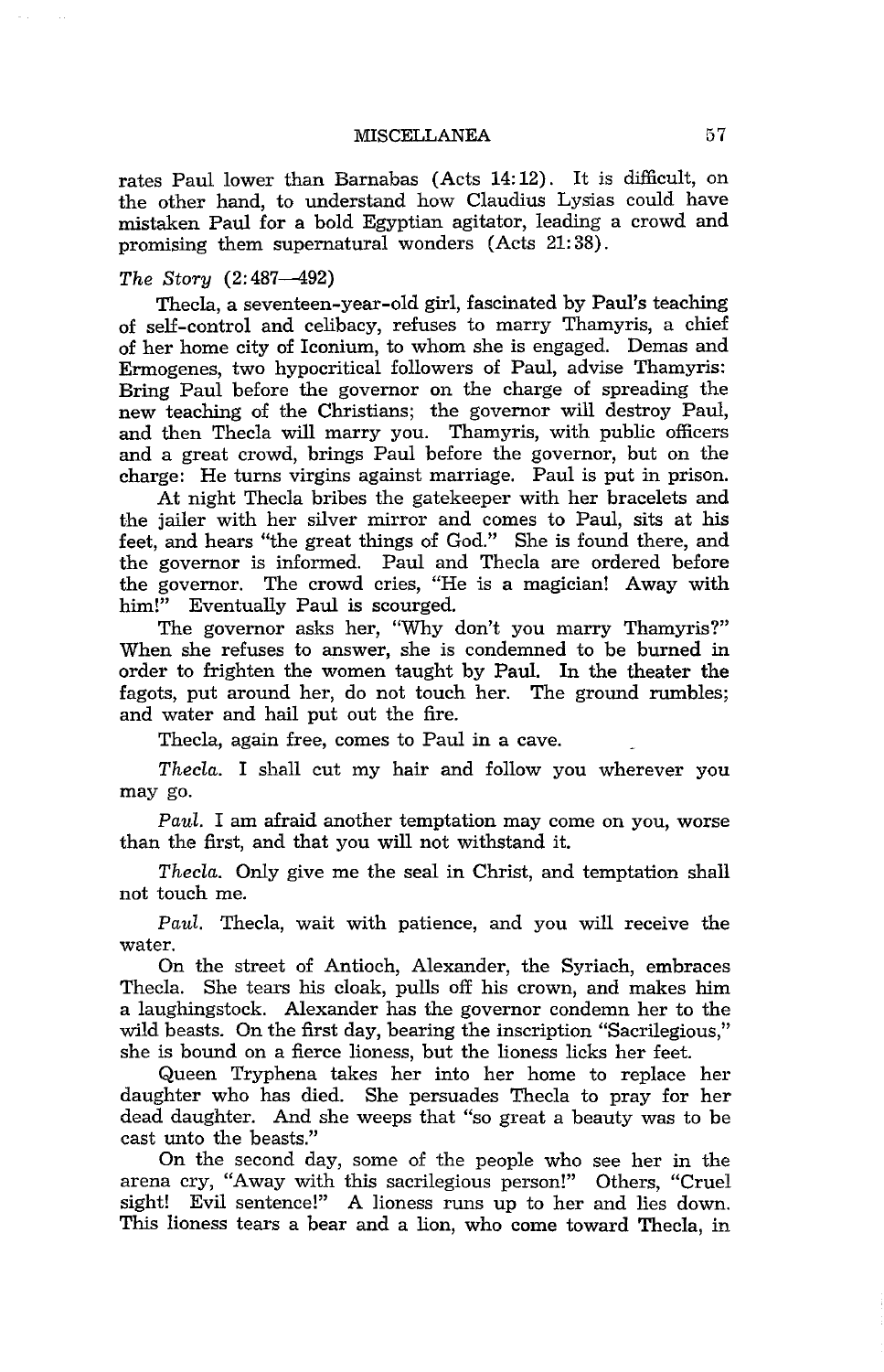pieces, but the lioness, too, is killed; and the women weep at the sight.

Thecla baptizes herself in a ditch of water in the arena. The seals in the water, which might devour her, are killed by lightning.

Other wild beasts are brought in. (Some women throw in sweet-smelling herbs and perfumes.) The animals do not touch her. Alexander persuades the governor to let him bind her to his terrible bulls, which are burned by redhot irons to make them furious. As they rush about, the flames burn the ropes and free her.

Queen Tryphena has fainted. The crowd declares, "Queen Tryphena is dead!" And Alexander, fearing Caesar will destroy the whole city because of the death of Tryphena, begs that Thecla be released.

*The governor.* What is there about you that none of the wild beasts touch you?

*Thecla.* Because I believe in the Son of God.

The governor releases her. Thecla reports her baptism to Paul. In Iconium she is told that Thamyris has died. And she tries to win her mother to the faith.

For seventy-two years she lives on herbs and water in a cave in Seleucia, teaching the Word of God. The sick, before they reach her door, are healed; by her many cures the doctors lose their trade. They give gold to drunken young men to seduce her. She prays; and a rock opens to receive her.

Then she goes to Rome. There she dies at the age of ninety. "She is buried about two or three stadia from the tomb of her master Paul."

### *The Baptized Lion*

"Quite recently interest in the Acts of Paul has been revived by the publication in 1936 of a papyrus in the Hamburger Staatsund Universitaets-Bibliothek, containing hitherto unknown episodes from the work. Of special interest is the story of Paul and the Baptized Lion, which was previously known only from the references found in Tertullian, de *baptismo,* XVII; Jerome, de *viris illustribus,* VII; Hippolytus, *Commentary on Daniel,* III, 29; Nicephorus, *Ecclesiastical History,* II, 25" (2: 106). A translation of the incident follows:

When the chief huntsman [the man in charge of the exhibition of wild beasts] had sat down, he ordered that a lion, caught only a little before this and very fierce, be sent out to him. . . . And a great wonder happened . . . for the lion looked around, showed himself entirely, and came running and lay down by the legs of Paul like a well-trained lamb and like his slave. And when he had stopped praying, he, as though he had awakened from dreams, spoke to Paul with a human voice, "Grace be with you."

Paul wasn't frightened, but said, "Grace be with you, lion," and he laid his hand on him. And the whole crowd shouted, "Away with the wizard, away with the sorcerer."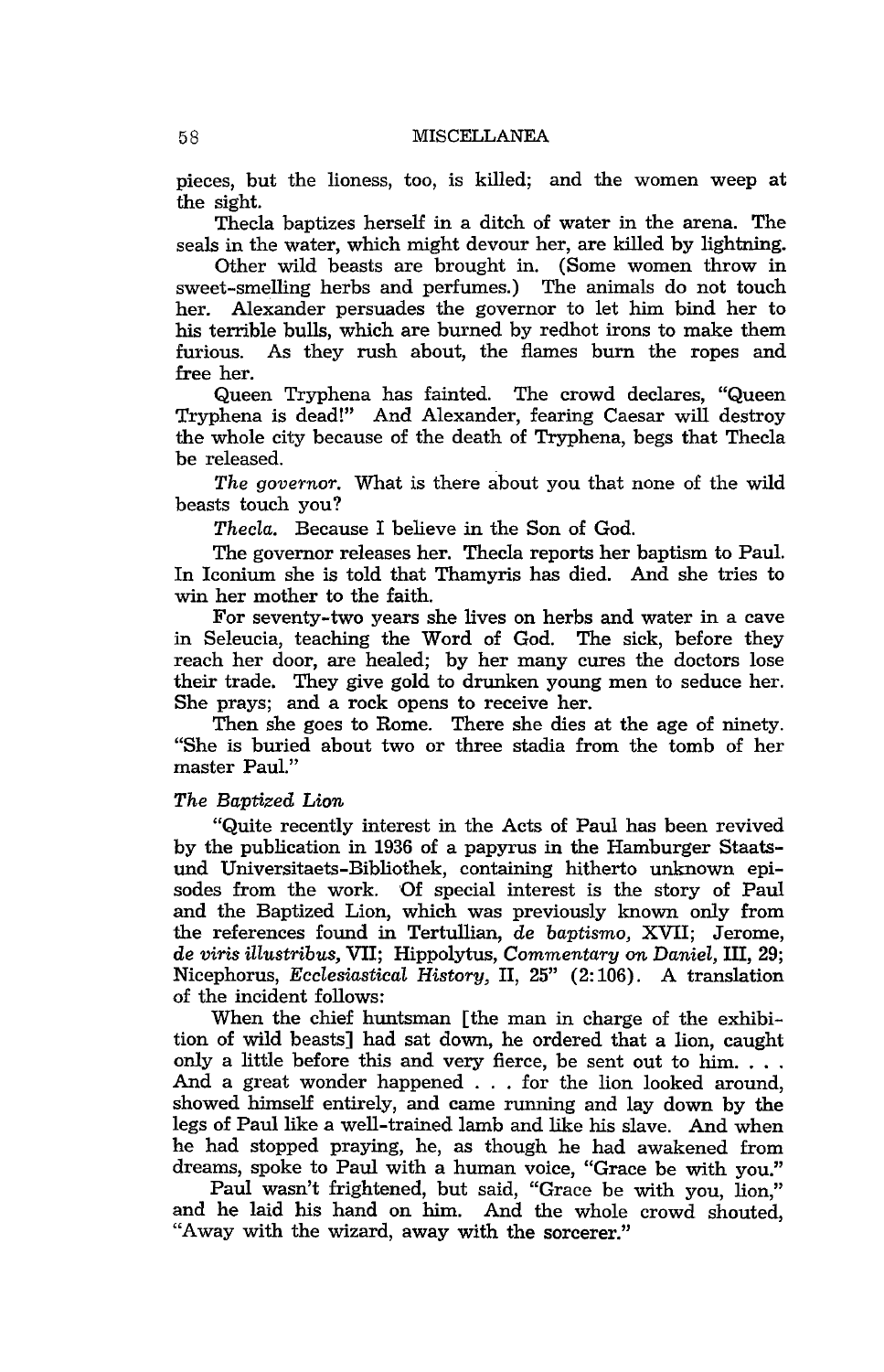But the lion looked at Paul, and Paul at the lion. And Paul thought this was the lion which had come and been baptized (λουσάμενος). And borne along by faith, Paul said, "Lion, are you the one I baptized?" ( $\epsilon \lambda$ ovoa).

And the lion answered Paul, "Yes."

Paul spoke to him a second time, "And how were you caught?" And the lion spoke with a voice, "Just as you were, Paul"  $(2:110-1)$ .

# **III. Its Apocryphal Characteristics**

# *Weak Gospel Content*

This story is no rival of any chapter in Acts. It differs from the inspired record as legend differs from history, as man differs from Jesus. It does not aim to bring anything essentially new; it leans on the New Testament for its thoughts; and its reproduction of New Testament truths has the marks of a weak theologian.

The Gospel appears in isolated spots. Paul says, "Hope in God, and He will deliver you; hope in Christ, and He will give you forgiveness of sins" (5:109). But there is a thinning of this Gospel to a general belief in the existence of God: "He saves through holy men preaching that you repent and believe (that God is one) and Jesus Christ is one and another does not exist" (3: 107). The presentation of justification is strikingly un-Pauline. Paul says, "Listen, 0 Proconsul: A living God, a God of retributions, a jealous God, a God in need of nothing, consulting for the salvation of men, has sent me that I may reclaim them from all pleasure and from death, that they may not sin" (6: 83-4).

# *Post-Pauline Origin*

Thecla calls Paul "0 Father" (6: 87). She makes "the sign of the cross" (6:86). "And her holy commemoration is on the twenty-fourth of the month of September" (6: 98). The presentation of celibacy is a later writer's stretching of Pauline thoughts to artificial and incorrect proportions.

The fictitious shaping of the story likely arose in the mind of a genial storyteller; it does not seem to be the work of a willful falsifier.

#### *Asceticism*

Paul states his purpose: "The living God ... has sent me that I may reclaim them from all pleasure" (6:83). He preaches "the Word of God about self-control": "Blessed are they that have wives as not having them.  $\ldots$  Blessed are the bodies of virgins . . . for the Word of the Father shall become to them a work of salvation against the day of His Son, and they shall have rest forever and ever" (6:79-80). Virginity is almost essential for salvation. We see here the Encratite and Montanistic tendencies of the age. Thecla places marriage to her betrothed and the assault of Alexander in one class: "God ... who didst not give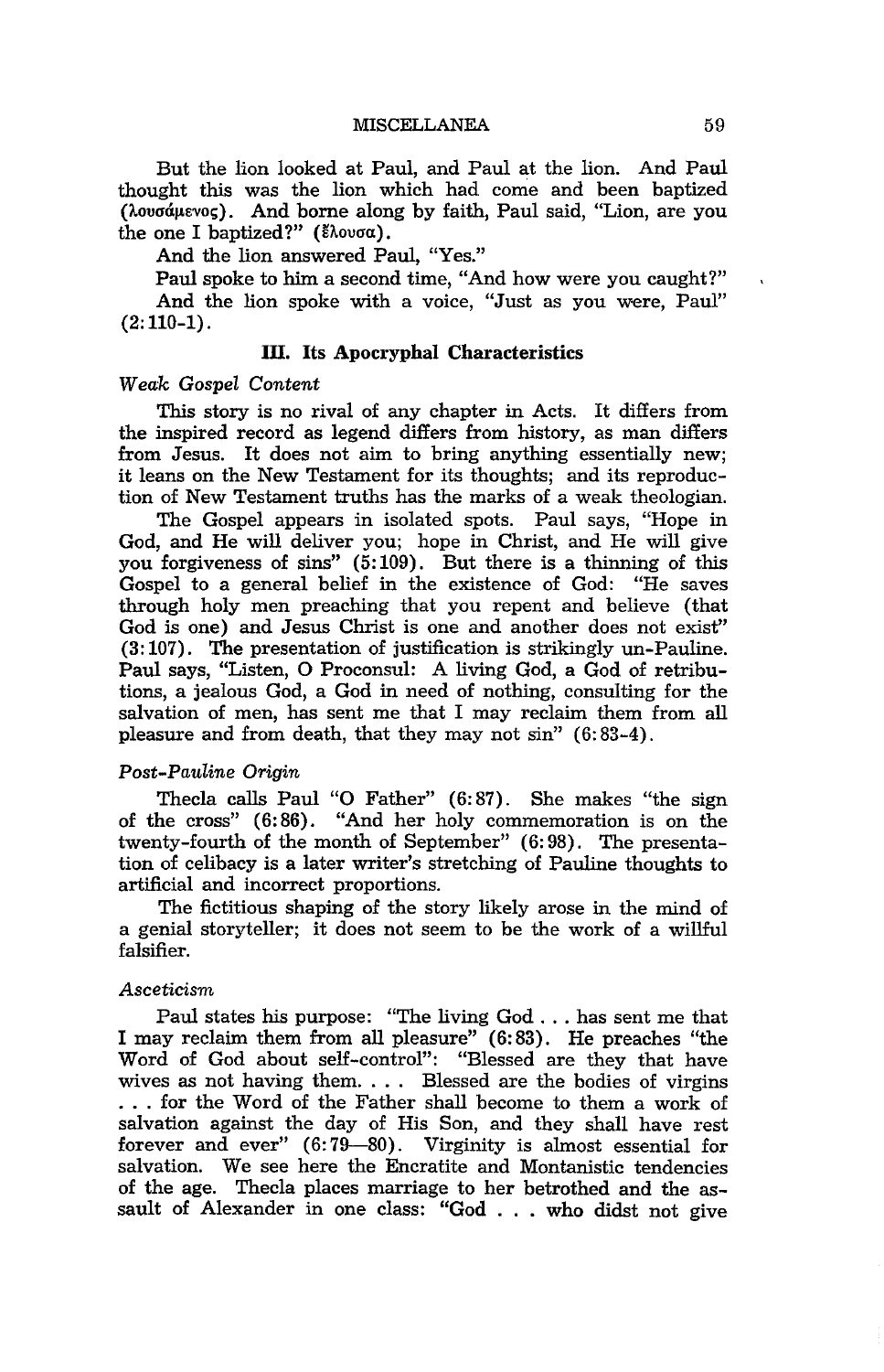me up to Thamyris, who didst not give me up to Alexander," she prays (6: 97).

There is in this asceticism a compensative emphasis on sex which is extracanonical in its taste: Alexander's ardent embraces, the praise of her nude body in the arena, "the privy parts of the bulls" (6: 91), and the final effort of the young men to seduce her.

# *Other Errors*

Paul's enemies fail to bring any just accusation against Paul in the New Testament. But in the Apocrypha just charges are brought against the teaching and life of Christians; perhaps God meant to mark these writings in this way so that even the simple could conclude: "This is not the Word of God." In the Gospel of Thomas even the Child Jesus in anger kills his playmate who drains his pools of water and another who bumps against Him; and the parents of the dead children bring to Joseph a just accusation against Jesus. The same apocryphal mark is to be seen in the accusation which heathen people bring against Paul: "He deprives young men of wives, and maidens of husbands, saying, 'There is for you a resurrection in no other way unless you remain chaste'" (6: 82). Paul had induced Thecla to break her promise of marriage to Thamyris.

It is thought best to postpone Baptism until shortly before death. "Paul said, 'Thecla, wait with patience, and thou shalt receive the water'" (6:87). When she expected her death in the arena, "she turned and saw a ditch full of water and said, 'Now is the time to wash myself.' And she threw herself in, saying, 'In the name of Jesus Christ I am baptized on my last day'" (6: 91).

Queen Tryphena's "daughter Falconilla had died and said to her in a dream, 'Mother, thou shalt have this stranger Thecla in my place, in order that she may pray concerning me and that I may be transferred to the place of the just'" (6:89). And Thecla, "nothing hesitating, lifted up her voice and said: 'God most high, grant to this woman according to her wish that her daughter Falconilla may live forever'" (2: 490).

We can see here how a church which found its criterion of truth in men developed a Roman Catholic system of doctrine.

Davies asserts, "The author is not accurate in his geography, and he is inaccurate in his political history" (1: 335). There are several instances of psychological errors, growing in one soil with the others:

Paul is duped by hypocrites: "His fellow travelers were Demas and Ermogenes, full of hypocrisy; and they were importunate with Paul as if they loved him. But Paul, looking only to the goodness of Christ, did them no harm, but loved them exceedingly so that he made the oracles of the Lord sweet to them in the teaching both of the birth and the resurrection of the Beloved" (6: 78). When Alexander tries to buy Thecla from Paul, Paul denies her: "I know not the woman whom thou speakest of, nor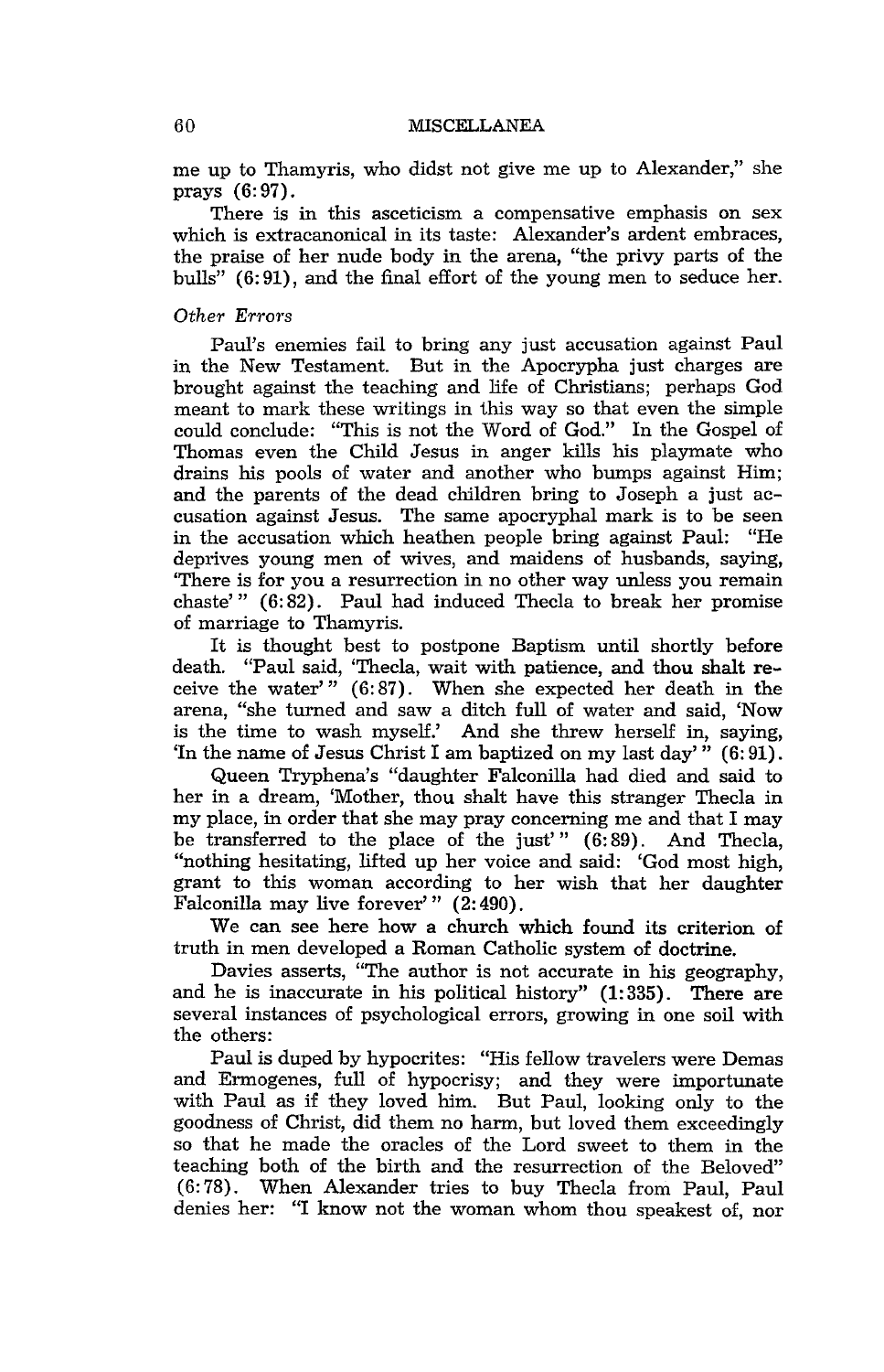is she mine" (6: 88). Other women who see her in the arena cry out in sympathy; but "her mother cried out saying, 'Burn the wicked' (wretch)" (6:88, 85).

# $Pla$ *giaristic Use of the Scriptures*

The statements of Demas and Ermogenes sound like a preacher's commentary on 2 Tim. 2:17-18: "We shall teach thee that the resurrection of which this man speaks has taken place, because it has taken place in the children which we have; and we rose again when we came to the knowledge of the true God" (6: 83).

"For three days and three nights Thecla does not rise from the window, neither to eat nor to drink"  $(6:81)$ . Cp. Acts 9:9. The proconsul says to Paul, "They bring no small charges against thee.' And Paul lifted up his voice, saying, 'Since I am this day examined as to what I teach.'" etc. (6:83). Cp. Acts 4:9. "The examined as to what I teach,'" etc.  $(6: 83)$ . Cp. Acts 4:9. proconsul, having heard, ordered Paul to be bound and sent to prison, 'until,' said he, 'I, being at leisure, shall hear him more attentively'"  $(6: 84)$ . Cp. Acts 24:25. "The proconsul gladly heard Paul"  $(6:85)$ . Cp. Mark  $6:20$ . "Paul was fasting . . . in a new  $tomb''$  (6:86). Cp. Matt. 27:60. Paul says, "You have no power over me, except over my body, but my soul you cannot kill"  $(3:107)$ . Cp. John 19:11; Matt. 10:28. Paul and Thecla "had five  $\mu$ loaves" (6:87). Cp. Matt. 14:17. Persons cleansed from evil spirits are "glorifying God, who had given such grace to the virgin Thecla" (6:96). Cp. Matt. 9:8. Thecla tells the governor, "I have believed in the Son of God in whom He is well pleased" (6:92). Cp. Matt. 3:17.

A liturgical echo of 1 Pet. 4: 11 and similar doxologies are found in the final statements, "Christ Jesus, our Lord, to whom be glory and strength forever and ever" (6: 95), and "the Father of Christ, whose glory is forever and ever. Amen"  $(3:109)$ .

Much of the New Testament was, therefore, in the training and thinking of the author(s) of this document. The adoption of these elements also is a testimony for the high respect with which the New Testament writings were regarded.

# *Multiplication* of *the Miraculous*

The temple of Apollo at Sidon, in which Paul is imprisoned, miraculously collapses, but Paul escapes. The lion speaks to Paul. Paul is delivered from the lions (3: 111).

Thecla "saw the Lord sitting in the likeness of Paul. . .. And though a great fire was blazing, it did not touch her; for God, having compassion upon her, made an underground rumbling, and a cloud overshadowed them from above, full of water and hail; and all that was in the cavity of it was poured out, so that many were in danger of death. And the fire was put out and Thecla saved."  $(6:86.)$  "The lioness, having run up to her feet, lay down. . . . And a bear ran upon her; but the lioness, meeting the bear, tore her in pieces" (6: 90). "The seals, having seen the glare of the